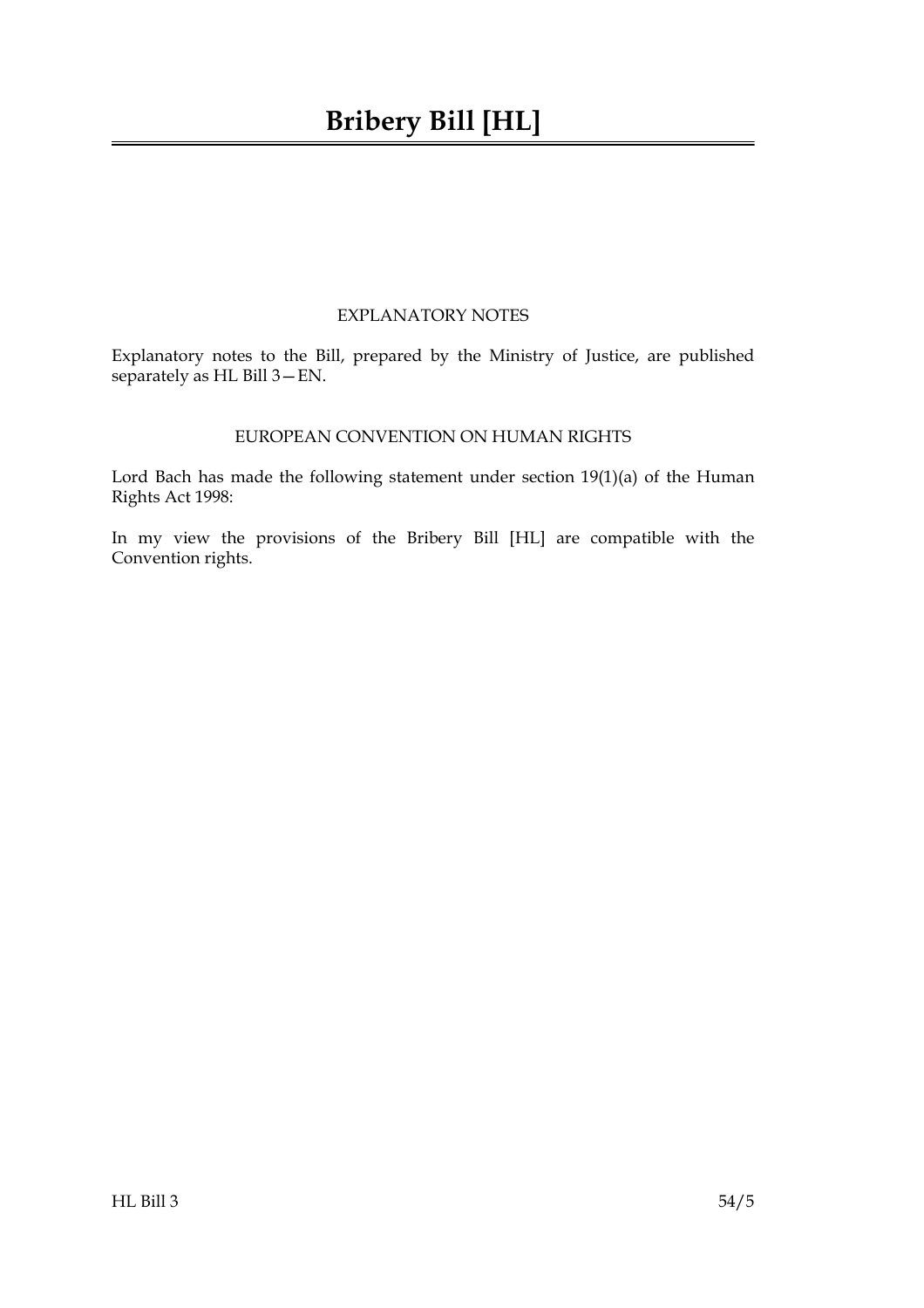# **Bribery Bill [HL]**

# **CONTENTS**

## *General bribery offences*

- 1 Offences of bribing another person
- 2 Offences relating to being bribed
- 3 Function or activity to which bribe relates
- 4 Improper performance to which bribe relates
- 5 Expectation test

## *Bribery of foreign public officials*

6 Bribery of foreign public officials

#### *Failure of commercial organisations to prevent bribery*

- 7 Failure of commercial organisations to prevent bribery
- 8 Section 7: supplementary provision

#### *Prosecution and penalties*

- 9 Consent to prosecution
- 10 Penalties

#### *Other provisions about offences*

- 11 Offences under this Act: territorial application
- 12 Defence for certain bribery offences: legitimate purposes
- 13 Offences under sections 1, 2 and 6 by bodies corporate etc.
- 14 Offences under section 7 by partnerships

## *Supplementary and final provisions*

- 15 Application to Crown
- 16 Consequential provision
- 17 Extent
- 18 Commencement and transitional provision etc.
- 19 Short title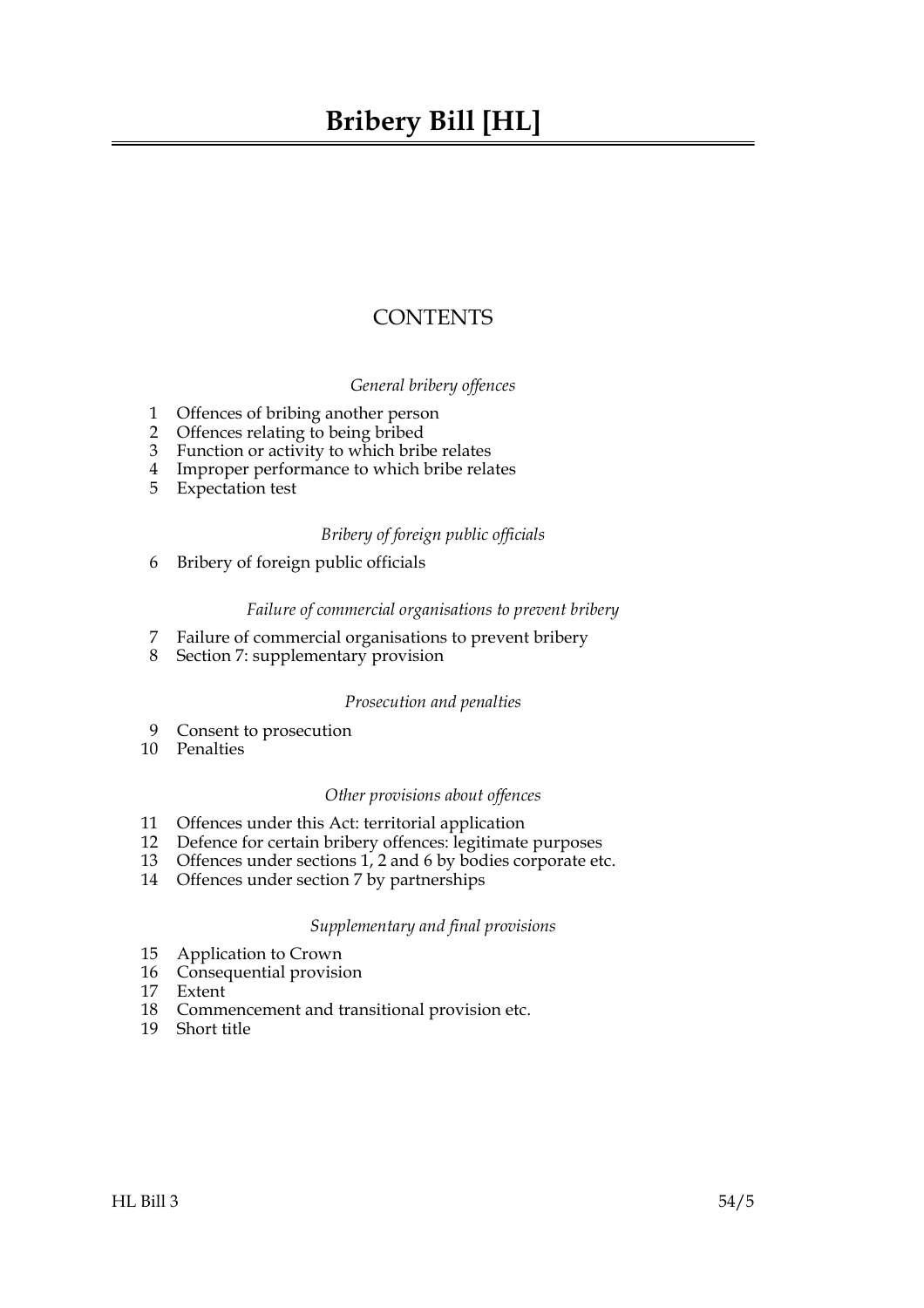Schedule 1 — Consequential amendments Schedule 2 — Repeals and revocations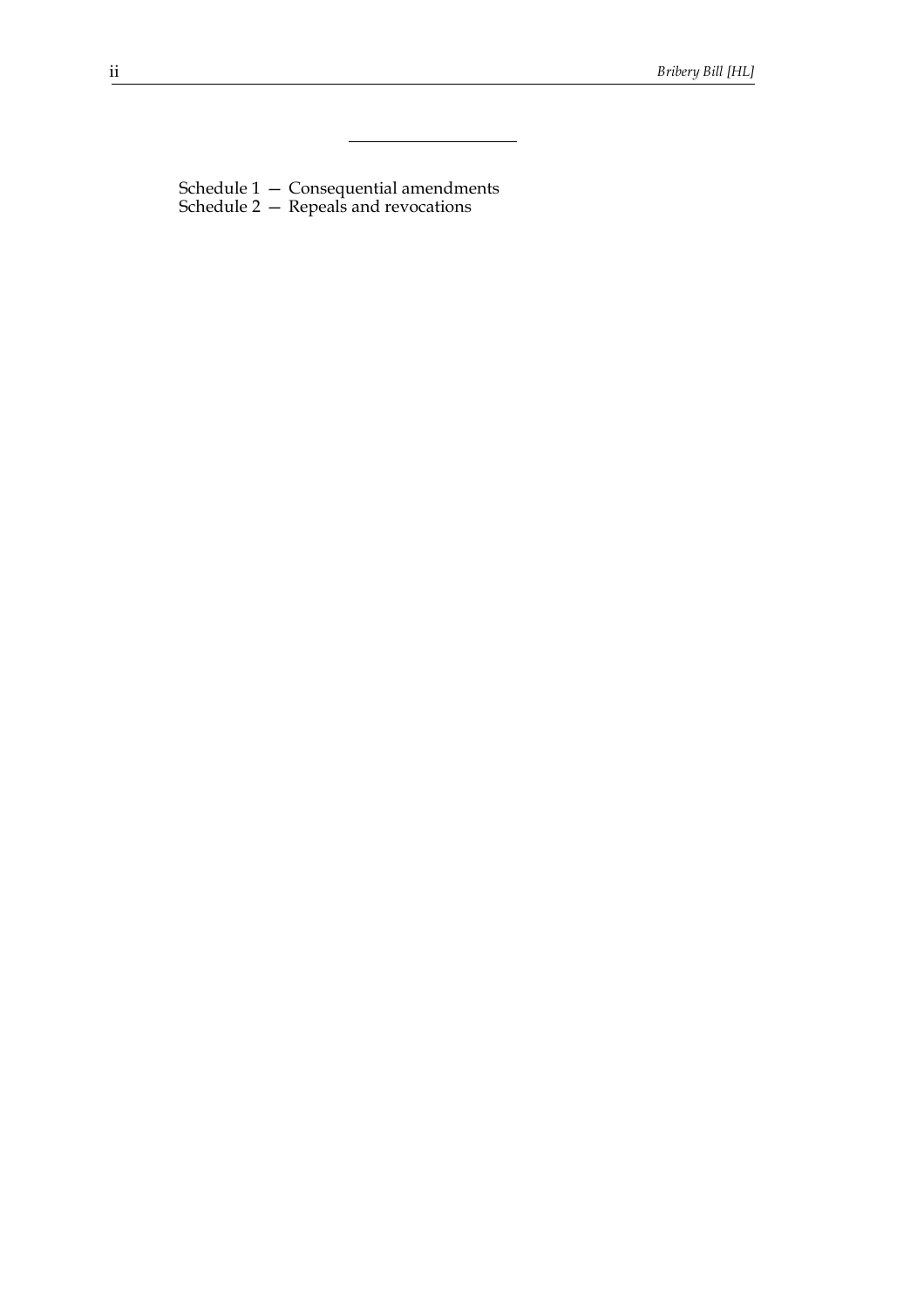# A **BILL**

TO

Make provision about offences relating to bribery; and for connected purposes.

E IT ENACTED by the Queen's most Excellent Majesty, by and with the advice and consent of the Lords Spiritual and Temporal, and Commons, in this present **B** E IT ENACTED by the Queen's most Excellent Majesty, by and with consent of the Lords Spiritual and Temporal, and Commons, Parliament assembled, and by the authority of the same, as follows:

## *General bribery offences*

#### **1 Offences of bribing another person**

- (1) A person ("P") is guilty of an offence if either of the following cases applies.
- (2) Case 1 is where  $-$ 
	- (a) P offers, promises or gives a financial or other advantage to another person, and *5*
	- (b) P intends the advantage—
		- (i) to induce a person to perform improperly a relevant function or activity, or
		- (ii) to reward a person for the improper performance of such a function or activity. *10*
- (3) Case 2 is where—
	- (a) P offers, promises or gives a financial or other advantage to another person, and
	- (b) P knows or believes that the acceptance of the advantage would itself constitute the improper performance of a relevant function or activity. *15*
- (4) In case 1 it does not matter whether the person to whom the advantage is offered, promised or given is the same person as the person who is to perform, or has performed, the function or activity concerned.
- (5) In cases 1 and 2 it does not matter whether the advantage is offered, promised or given by P directly or through a third party. *20*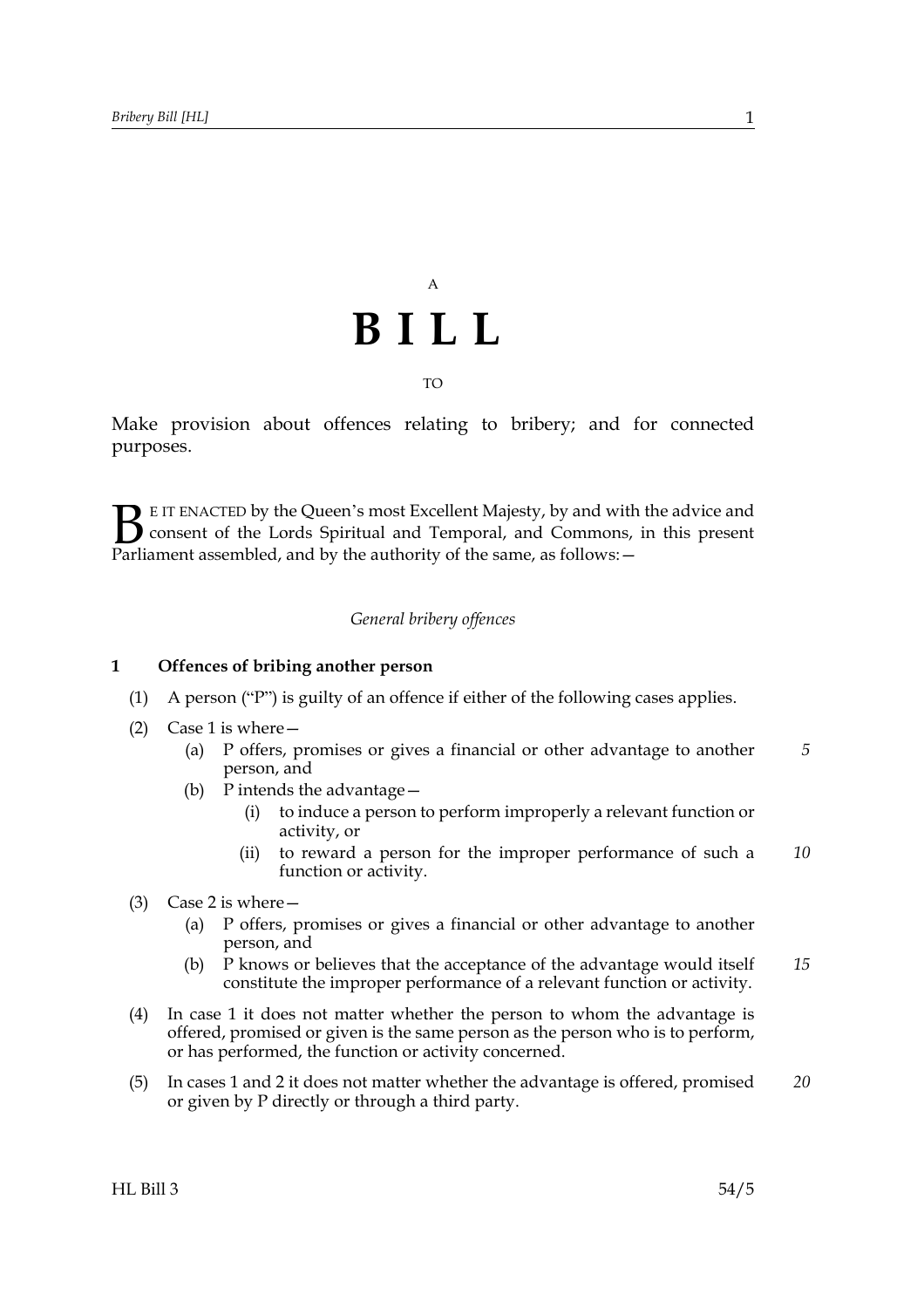## **2 Offences relating to being bribed**

- (1) A person ("R") is guilty of an offence if any of the following cases applies.
- (2) Case 3 is where R requests, agrees to receive or accepts a financial or other advantage intending that, in consequence, a relevant function or activity should be performed improperly (whether by R or another person).
- (3) Case 4 is where—
	- (a) R requests, agrees to receive or accepts a financial or other advantage, and
	- (b) the request, agreement or acceptance itself constitutes the improper performance by R of a relevant function or activity.
- (4) Case 5 is where R requests, agrees to receive or accepts a financial or other advantage as a reward for the improper performance (whether by R or another person) of a relevant function or activity.
- (5) Case 6 is where, in anticipation of or in consequence of R requesting, agreeing to receive or accepting a financial or other advantage, a relevant function or activity is performed improperly— *15*
	- (a) by R, or
	- (b) by another person at R's request or with R's assent or acquiescence.
- (6) In cases 3 to 6 it does not matter—
	- (a) whether R requests, agrees to receive or accepts (or is to request, agree to receive or accept) the advantage directly or through a third party, *20*
	- (b) whether the advantage is (or is to be) for the benefit of R or another person.
- (7) In cases 4 to 6 it does not matter whether R knows or believes that the performance of the function or activity is improper.
- (8) In case 6, where a person other than R is performing the function or activity, it also does not matter whether that person knows or believes that the performance of the function or activity is improper.

#### **3 Function or activity to which bribe relates**

- (1) For the purposes of this Act a function or activity is a relevant function or activity  $if$  – *30*
	- (a) it falls within subsection (2), and
	- (b) meets one or more of conditions A to C.
- (2) The following functions and activities fall within this subsection—
	- (a) any function of a public nature,
	- (b) any activity connected with a business,
	- (c) any activity performed in the course of a person's employment,
	- (d) any activity performed by or on behalf of a body of persons (whether corporate or unincorporate).
- (3) Condition A is that a person performing the function or activity is expected to perform it in good faith. *40*
- (4) Condition B is that a person performing the function or activity is expected to perform it impartially.

*10*

*25*

*35*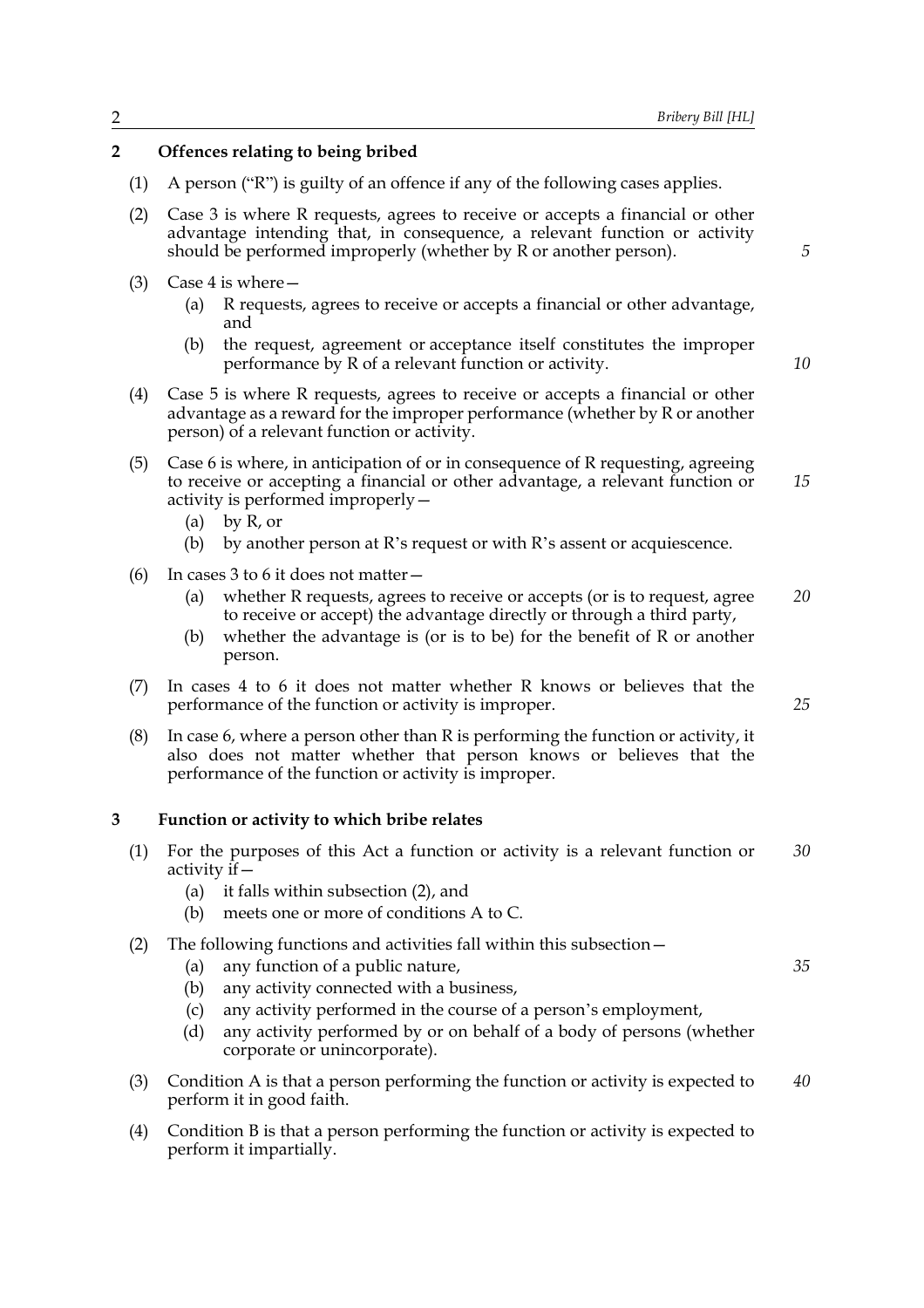- (5) Condition C is that a person performing the function or activity is in a position of trust by virtue of performing it.
- (6) A function or activity is a relevant function or activity even if it  $-$ 
	- (a) has no connection with the United Kingdom, and
	- (b) is performed in a country or territory outside the United Kingdom.
- (7) In this section "business" includes trade or profession.

#### **4 Improper performance to which bribe relates**

- (1) For the purposes of this Act a relevant function or activity  $-$ 
	- (a) is performed improperly if it is performed in breach of a relevant expectation, and
	- (b) is to be treated as being performed improperly if there is a failure to perform the function or activity and that failure is itself a breach of a relevant expectation.
- (2) In subsection (1) "relevant expectation"—
	- (a) in relation to a function or activity which meets condition A or B, means the expectation mentioned in the condition concerned, and *15*
	- (b) in relation to a function or activity which meets condition  $C$ , means any expectation as to the manner in which, or the reasons for which, the function or activity will be performed that arises from the position of trust mentioned in that condition.
- (3) Anything that a person does (or omits to do) arising from or in connection with that person's past performance of a relevant function or activity is to be treated for the purposes of this Act as being done (or omitted) by that person in the performance of that function or activity.

#### **5 Expectation test**

- (1) For the purposes of sections 3 and 4, the test of what is expected is a test of what a reasonable person in the United Kingdom would expect in relation to the performance of the type of function or activity concerned.
- (2) In deciding what such a person would expect in relation to the performance of a function or activity where the performance is not subject to the law of any part of the United Kingdom, any local custom or practice is to be disregarded unless it is permitted or required by the written law applicable to the country or territory concerned. *30*
- (3) In subsection (2) "written law" means law contained in—
	- (a) any written constitution, or provision made by or under legislation, applicable to the country or territory concerned, or
	- (b) any judicial decision which is so applicable and is evidenced in published written sources.

#### *Bribery of foreign public officials*

#### **6 Bribery of foreign public officials**

(1) A person ("P") who bribes a foreign public official ("F") is guilty of an offence if P's intention is to influence F in F's capacity as a foreign public official.

*5*

*10*

*20*

*35*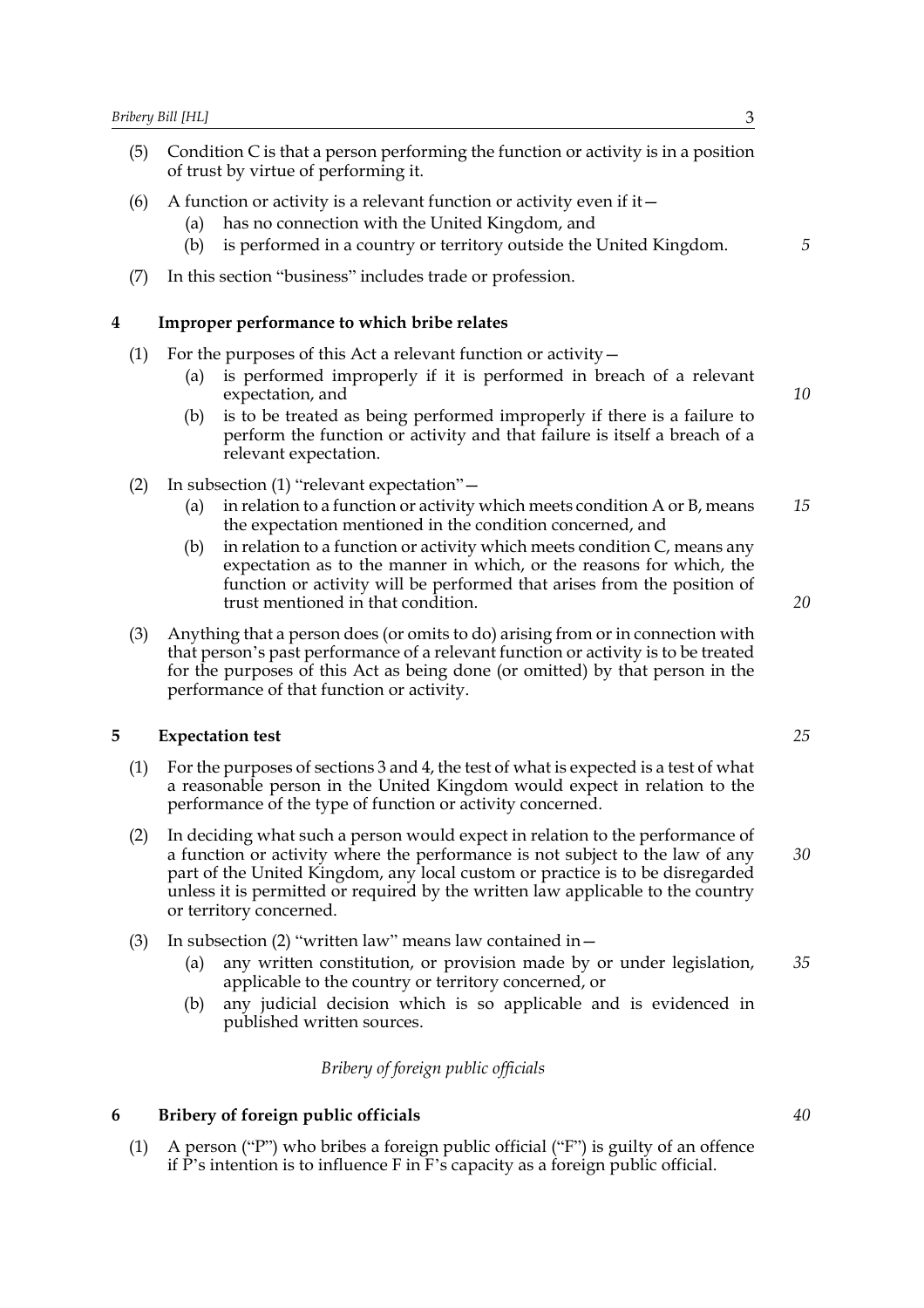*5*

*15*

*25*

*30*

- (2) P must also intend to obtain or retain—
	- (a) business, or
	- (b) an advantage in the conduct of business.
- (3) P bribes F if, and only if  $-$ 
	- (a) directly or through a third party, P offers, promises or gives any financial or other advantage—
		- (i) to F, or
		- (ii) to another person at F's request or with F's assent or acquiescence, and
	- (b) F is neither permitted nor required by the written law applicable to F to be influenced in F's capacity as a foreign public official by the offer, promise or gift. *10*
- (4) References in this section to influencing F in F's capacity as a foreign public official mean influencing F in the performance of F's functions as such an official, which includes—
	- (a) any omission to exercise those functions, and
	- (b) any use of F's position as such an official, even if not within F's authority.
- (5) "Foreign public official" means an individual who—
	- (a) holds a legislative, administrative or judicial position of any kind, whether appointed or elected, of a country or territory outside the United Kingdom (or any subdivision of such a country or territory), *20*
	- (b) exercises a public function—
		- (i) for or on behalf of a country or territory outside the United Kingdom (or any subdivision of such a country or territory), or
		- (ii) for any public agency or public enterprise of that country or territory (or subdivision), or
	- (c) is an official or agent of a public international organisation.
- (6) "Public international organisation" means an organisation whose members are any of the following—
	- (a) countries or territories,
	- (b) governments of countries or territories,
	- (c) other public international organisations,
	- (d) a mixture of any of the above.

#### (7) For the purposes of subsection (3)(b), the written law applicable to F is  $-$

- (a) where the performance of the functions of F which P intends to influence would be subject to the law of any part of the United Kingdom, the law of that part of the United Kingdom,
- (b) where paragraph (a) does not apply and F is an official or agent of a public international organisation, the applicable written rules of that organisation,
- (c) where paragraphs (a) and (b) do not apply, the law of the country or territory in relation to which F is a foreign public official so far as that law is contained in—
	- (i) any written constitution, or provision made by or under legislation, applicable to the country or territory concerned, or *45*
	- (ii) any judicial decision which is so applicable and is evidenced in published written sources.

*35*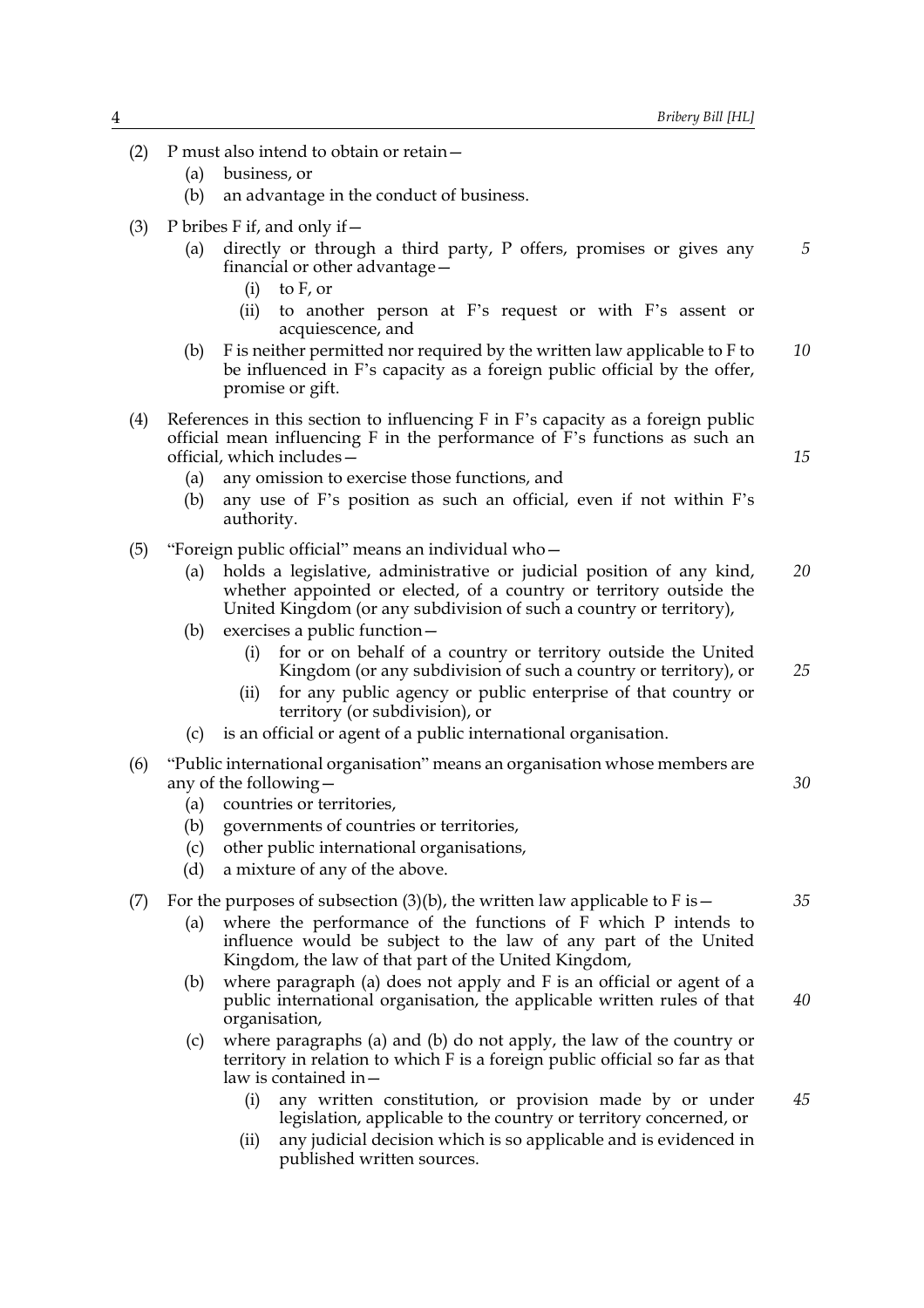(8) For the purposes of this section, a trade or profession is a business.

*Failure of commercial organisations to prevent bribery*

#### **7 Failure of commercial organisations to prevent bribery**

- (1) A relevant commercial organisation ("C") is guilty of an offence under this section if a person ("A") associated with C bribes another person intending  $-$ 
	- (a) to obtain or retain business for C, or
	- (b) to obtain or retain an advantage in the conduct of business for C.
- (2) But it is a defence for C to prove that C had in place adequate procedures designed to prevent persons associated with  $\overline{C}$  from undertaking such conduct.
- (3) For the purposes of this section, A bribes another person if, and only if,  $A-$ 
	- (a) is, or would be, guilty of an offence under section 1 or 6 (whether or not A has been prosecuted for such an offence), or
	- (b) would be guilty of such an offence if section  $11(2)(c)$  and  $(4)$  were omitted.
- (4) See section 8 for the meaning of a person associated with C.
- (5) In this section—

"partnership" means—

- (a) a partnership within the Partnership Act 1890, or
- (b) a limited partnership registered under the Limited Partnerships Act 1907, *20*

or a firm or entity of a similar character formed under the law of a country or territory outside the United Kingdom,

"relevant commercial organisation" means—

- (a) a body which is incorporated under the law of any part of the United Kingdom and which carries on a business (whether there or elsewhere), *25*
- (b) any other body corporate (wherever incorporated) which carries on a business, or part of a business, in any part of the United Kingdom,
- (c) a partnership which is formed under the law of any part of the United Kingdom and which carries on a business (whether there or elsewhere), or
- (d) any other partnership (wherever formed) which carries on a business, or part of a business, in any part of the United Kingdom, *35*

and, for the purposes of this section, a trade or profession is a business.

#### **8 Section 7: supplementary provision**

- (1) For the purposes of section 7, a person ("A") is associated with C if (disregarding any bribe under consideration) A is a person who performs services for or on behalf of C.
- (2) The capacity in which A performs services for or on behalf of C does not matter.

*5*

*10*

*15*

*30*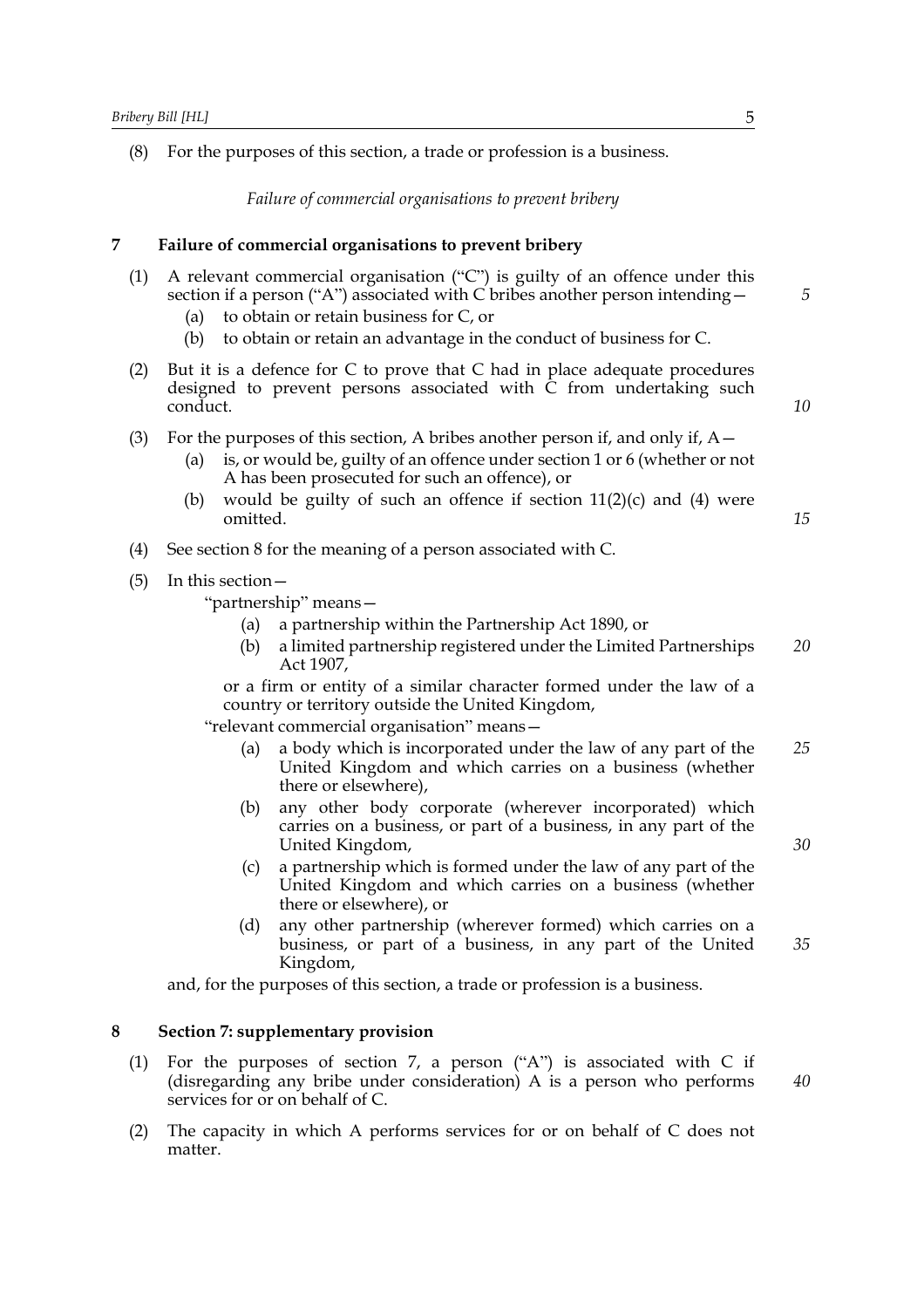*5*

- (3) Accordingly A may (for example) be C's employee, agent or subsidiary.
- (4) Whether or not A is a person who performs services for or on behalf of C is to be determined by reference to all the relevant circumstances and not merely by reference to the nature of the relationship between A and C.
- (5) But if A is an employee of C, it is to be presumed unless the contrary is shown that A is a person who performs services for or on behalf of C.

#### *Prosecution and penalties*

#### **9 Consent to prosecution**

| (1) | No proceedings for an offence under this Act may be instituted in England and<br>Wales except by or with the consent of $-$<br>the Director of Public Prosecutions,<br>(a)<br>the Director of the Serious Fraud Office, or<br>(b)<br>the Director of Revenue and Customs Prosecutions.<br>(c)                                                       | 10 |
|-----|-----------------------------------------------------------------------------------------------------------------------------------------------------------------------------------------------------------------------------------------------------------------------------------------------------------------------------------------------------|----|
| (2) | No proceedings for an offence under this Act may be instituted in Northern<br>Ireland except by or with the consent of $-$<br>the Director of Public Prosecutions for Northern Ireland, or<br>(a)<br>the Director of the Serious Fraud Office.<br>(b)                                                                                               | 15 |
| (3) | The function of the Director of the Serious Fraud Office under subsection (1) or<br>(2) of giving consent may be exercised by a member of the Director's staff who<br>is authorised by the Director.                                                                                                                                                |    |
| (4) | An authorisation under subsection $(3)$ –<br>may relate to a specified person or to persons of a specified description,<br>(a)<br>may relate to specified circumstances.<br>(b)                                                                                                                                                                     |    |
| (5) | Subsections (3) and (4) do not affect other powers of a Director to authorise a<br>person to exercise functions under subsection (1) or (2).                                                                                                                                                                                                        | 25 |
| 10  | Penalties                                                                                                                                                                                                                                                                                                                                           |    |
| (1) | An individual guilty of an offence under section 1, 2 or 6 is liable –<br>on summary conviction, to imprisonment for a term not exceeding 12<br>(a)<br>months, or to a fine not exceeding the statutory maximum, or to both,<br>on conviction on indictment, to imprisonment for a term not exceeding<br>(b)<br>10 years, or to a fine, or to both. | 30 |
| (2) | Any other person guilty of an offence under section 1, 2 or 6 is liable $-$<br>on summary conviction, to a fine not exceeding the statutory<br>(a)<br>maximum,                                                                                                                                                                                      |    |
|     | on conviction on indictment, to a fine.                                                                                                                                                                                                                                                                                                             | 35 |
| (3) | (b)<br>A person guilty of an offence under section 7 is liable on conviction on<br>indictment to a fine.                                                                                                                                                                                                                                            |    |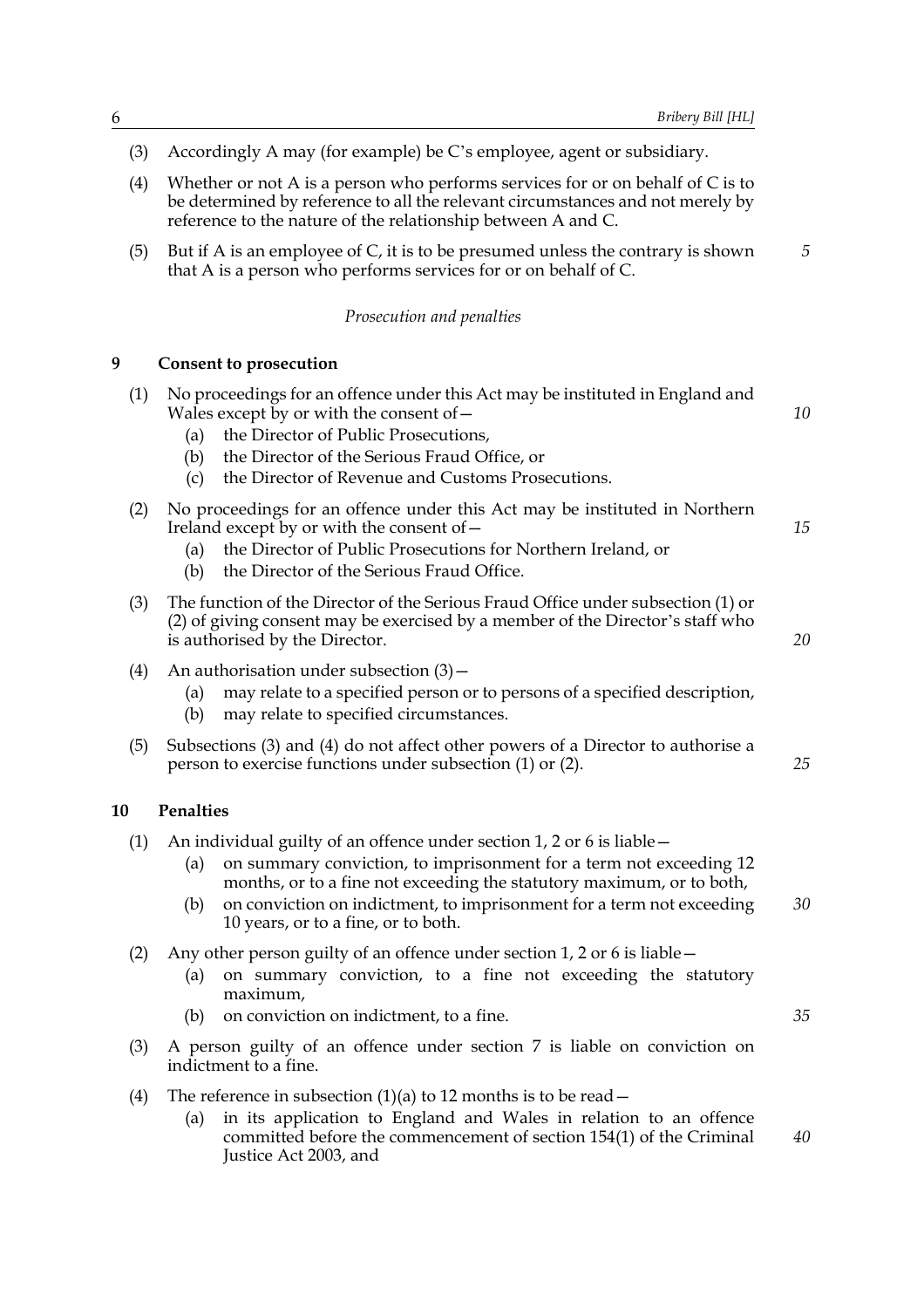(b) in its application to Northern Ireland, as a reference to 6 months.

*Other provisions about offences*

#### **11 Offences under this Act: territorial application**

- (1) An offence is committed under section 1, 2 or 6 in England and Wales, Scotland or Northern Ireland if any act or omission which forms part of the offence takes place in that part of the United Kingdom. *5*
- (2) Subsection (3) applies if—
	- (a) no act or omission which forms part of an offence under section 1, 2 or 6 takes place in the United Kingdom,
	- (b) a person's acts or omissions done or made outside the United Kingdom would form part of such an offence if done or made in the United Kingdom, and
	- (c) that person has a close connection with the United Kingdom.
- (3) In such a case—
	- (a) the acts or omissions form part of the offence referred to in subsection  $(2)(a)$ , and
	- (b) proceedings for the offence may be taken at any place in the United Kingdom.
- (4) For the purposes of subsection  $(2)(c)$  a person has a close connection with the United Kingdom if, and only if, the person was one of the following at the time the acts or omissions concerned were done or made— *20*
	- (a) a British citizen,
	- (b) a British overseas territories citizen,
	- (c) a British National (Overseas),
	- (d) a British Overseas citizen,
	- (e) a person who under the British Nationality Act 1981 was a British subject,
	- (f) a British protected person within the meaning of that Act,
	- (g) an individual ordinarily resident in the United Kingdom,
	- (h) a body incorporated under the law of any part of the United Kingdom,
	- (i) a Scottish partnership.
- (5) An offence is committed under section 7 irrespective of whether the acts or omissions which form part of the offence take place in the United Kingdom or elsewhere.
- (6) Where no act or omission which forms part of an offence under section 7 takes place in the United Kingdom, proceedings for the offence may be taken at any place in the United Kingdom.
- (7) Subsection (8) applies if, by virtue of this section, proceedings for an offence are to be taken in Scotland against a person.
- (8) Such proceedings may be taken—
	- (a) in any sheriff court district in which the person is apprehended or in custody, or
	- (b) in such sheriff court district as the Lord Advocate may determine.

*25*

*30*

*10*

*15*

*35*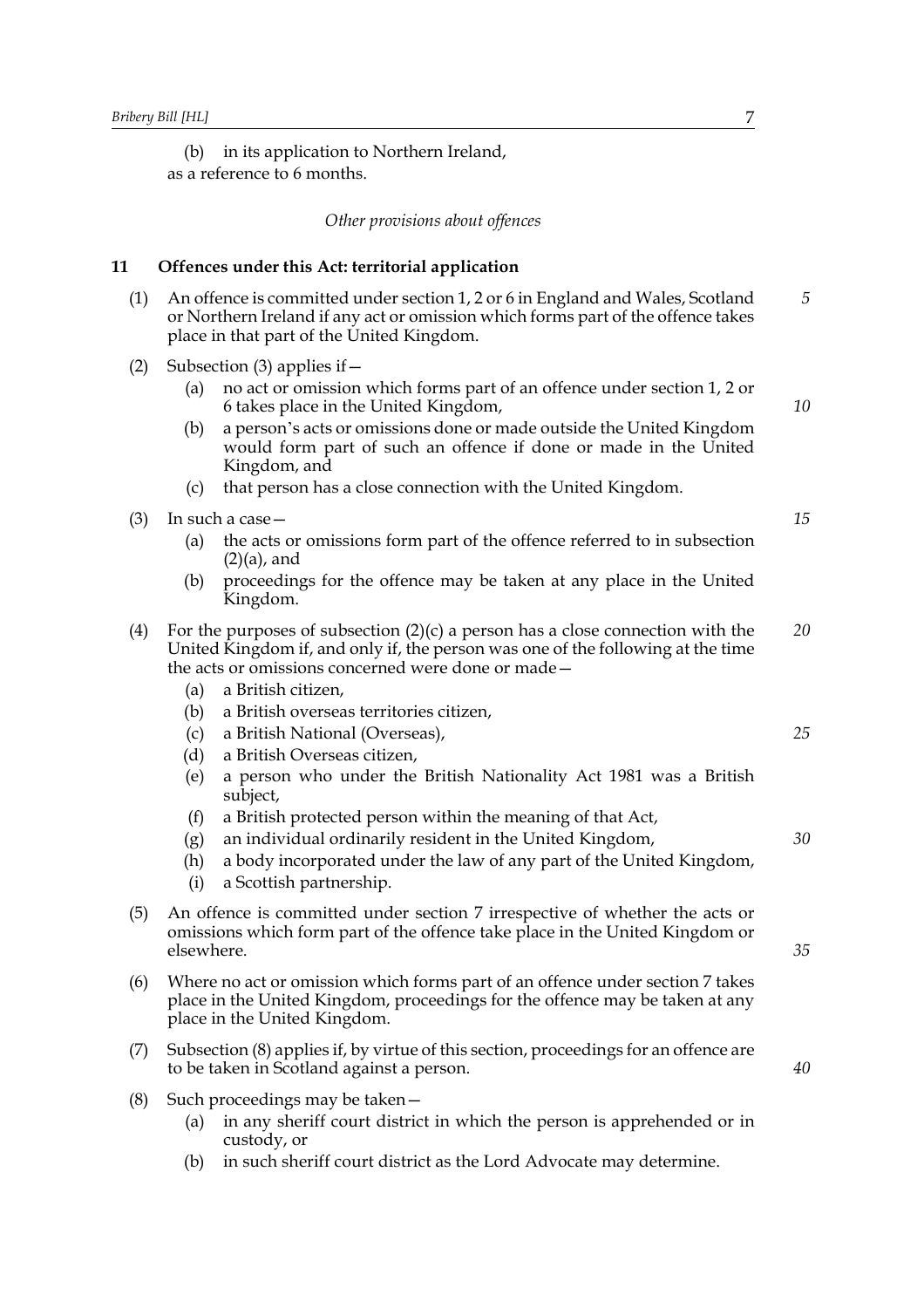(9) In subsection (8) "sheriff court district" is to be read in accordance with section 307(1) of the Criminal Procedure (Scotland) Act 1995.

# **12 Defence for certain bribery offences: legitimate purposes**

| (1) | It is a defence for a person charged with a relevant bribery offence to prove that<br>the person's conduct was necessary for -                                                                    | 5  |
|-----|---------------------------------------------------------------------------------------------------------------------------------------------------------------------------------------------------|----|
|     | the prevention, detection or investigation by, or on behalf of, a law<br>(a)<br>enforcement agency of serious crime,                                                                              |    |
|     | the proper exercise of any function of the Security Service, the Secret<br>(b)<br>Intelligence Service or GCHQ, or                                                                                |    |
|     | the proper exercise of any function of the armed forces when engaged<br>(c)<br>on active service.                                                                                                 | 10 |
| (2) | In this section -                                                                                                                                                                                 |    |
|     | "active service" means service in -                                                                                                                                                               |    |
|     | an action or operation against an enemy,<br>(a)                                                                                                                                                   |    |
|     | an operation outside the British Islands for the protection of life<br>(b)<br>or property, or                                                                                                     | 15 |
|     | the military occupation of a foreign country or territory,<br>(c)                                                                                                                                 |    |
|     | "armed forces" means Her Majesty's forces (within the meaning of the<br>Armed Forces Act 2006),                                                                                                   |    |
|     | "detection", in relation to serious crime, includes-                                                                                                                                              | 20 |
|     | establishing by whom, for what purpose, by what means and<br>(a)<br>generally in what circumstances any such crime was<br>committed, and                                                          |    |
|     | the apprehension of the person by whom any such crime was<br>(b)<br>committed,                                                                                                                    | 25 |
|     | "enemy" has the same meaning as in the Act of 2006,                                                                                                                                               |    |
|     | "GCHQ" has the meaning given by section 3(3) of the Intelligence Services<br>Act 1994,                                                                                                            |    |
|     | "law enforcement agency" means a public authority acting in pursuance<br>of a duty of a public nature under the law of any part of the United<br>Kingdom to prevent, detect or investigate crime, | 30 |
|     | "public authority" has the same meaning as in section 6 of the Human<br>Rights Act 1998,                                                                                                          |    |
|     | "relevant bribery offence" means-                                                                                                                                                                 |    |
|     | an offence under section 1 which would not also be an offence<br>(a)<br>under section 6,                                                                                                          | 35 |
|     | (b) an offence under section 2,                                                                                                                                                                   |    |
|     | an offence of attempting or conspiring to commit, or of inciting<br>(c)<br>the commission of, an offence falling within paragraph (a) or<br>$(b)$ , or                                            | 40 |
|     | an offence under Part 2 of the Serious Crime Act 2007<br>(d)<br>(encouraging or assisting crime) in relation to an offence falling<br>within paragraph (a) or $(b)$ ,                             |    |
|     | "serious crime" has the same meaning as in the Regulation of<br>Investigatory Powers Act 2000 (see section 81(2) and (3)).                                                                        | 45 |
|     |                                                                                                                                                                                                   |    |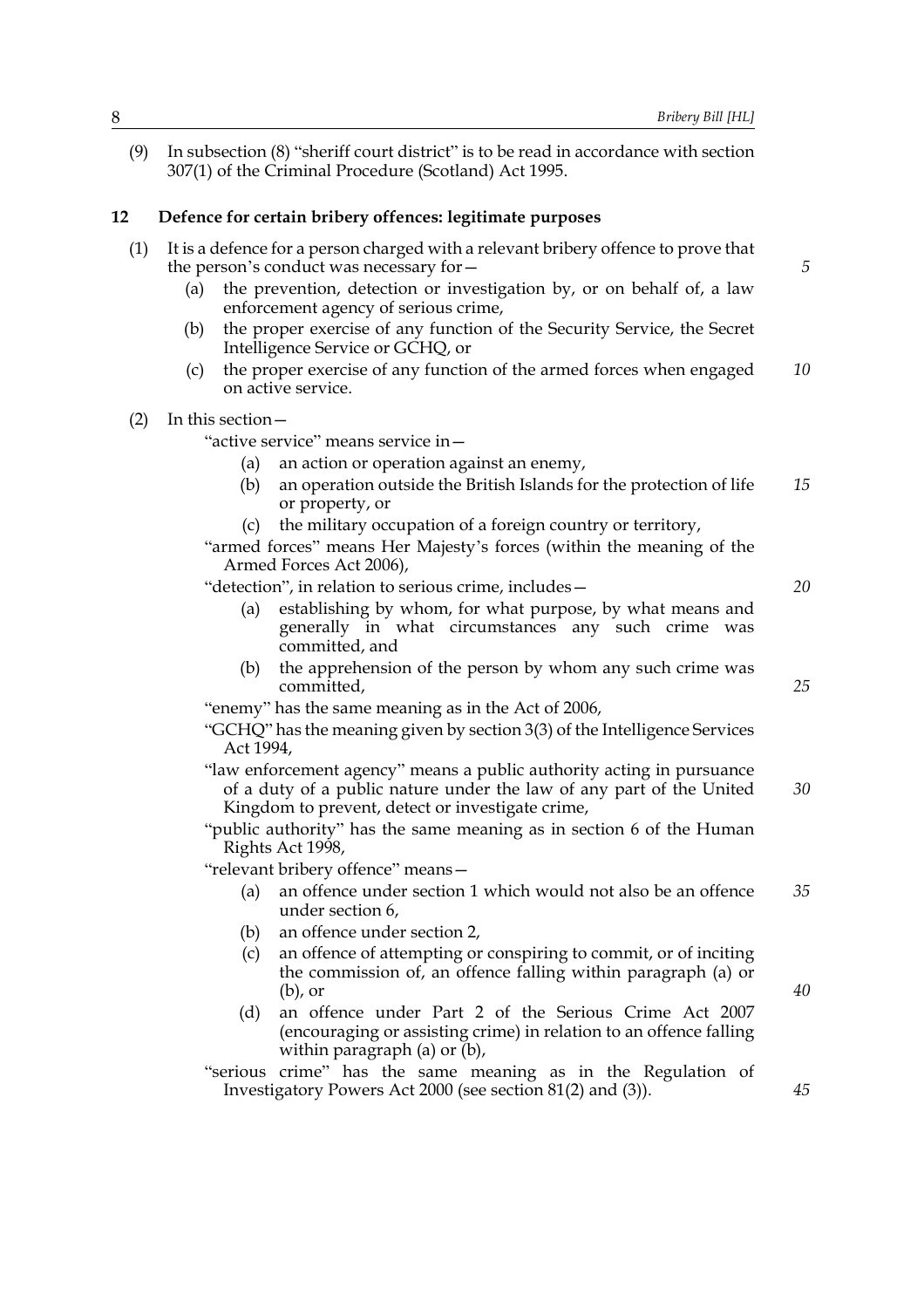#### **13 Offences under sections 1, 2 and 6 by bodies corporate etc.**

- (1) This section applies if an offence under section 1, 2 or 6 is committed by a body corporate or a Scottish partnership.
- (2) If the offence is proved to have been committed with the consent or connivance  $of$ 
	- (a) a senior officer of the body corporate or Scottish partnership, or
	- (b) a person purporting to act in such a capacity,

the senior officer or person (as well as the body corporate or partnership) is guilty of the offence and liable to be proceeded against and punished accordingly.

- (3) But subsection (2) does not apply, in the case of an offence which is committed under section 1, 2 or 6 by virtue of section 11(2) to (4), to a senior officer or person purporting to act in such a capacity unless the senior officer or person has a close connection with the United Kingdom (within the meaning given by section 11(4)).
- (4) In this section—

"director", in relation to a body corporate whose affairs are managed by its members, means a member of the body corporate,

"senior officer" means—

- (a) in relation to a body corporate, a director, manager, secretary or other similar officer of the body corporate, and *20*
- (b) in relation to a Scottish partnership, a partner in the partnership.

#### **14 Offences under section 7 by partnerships**

- (1) Proceedings for an offence under section 7 alleged to have been committed by a partnership must be brought in the name of the partnership (and not in that of any of the partners). *25*
- (2) For the purposes of such proceedings—
	- (a) rules of court relating to the service of documents have effect as if the partnership were a body corporate, and
	- (b) the following provisions apply as they apply in relation to a body corporate—
		- (i) section 33 of the Criminal Justice Act 1925 and Schedule 3 to the Magistrates' Courts Act 1980,
		- (ii) section 18 of the Criminal Justice Act (Northern Ireland) 1945 (c. 15 (N.I.)) and Schedule 4 to the Magistrates' Courts (Northern Ireland) Order 1981 (S.I. 1981/1675 (N.I.26)), *35*
		- (iii) section 70 of the Criminal Procedure (Scotland) Act 1995.
- (3) A fine imposed on the partnership on its conviction for an offence under section 7 is to be paid out of the partnership assets.
- (4) In this section "partnership" has the same meaning as in section 7.

*5*

*10*

*15*

*30*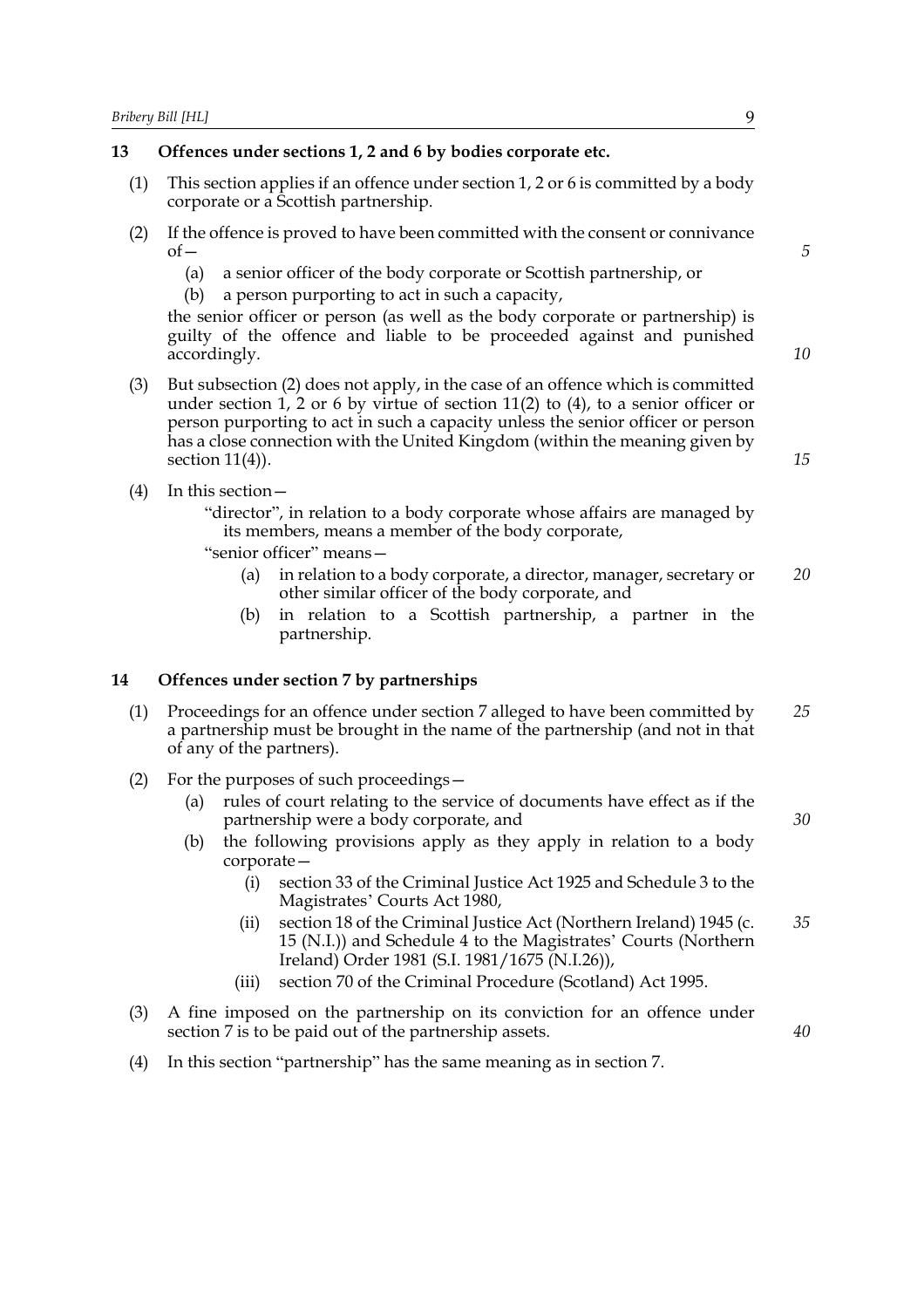#### *Supplementary and final provisions*

#### **15 Application to Crown**

This Act applies to individuals in the public service of the Crown as it applies to other individuals.

#### **16 Consequential provision**

- (1) The following common law offences are abolished—
	- (a) the offences under the law of England and Wales and Northern Ireland of bribery and embracery,
	- (b) the offences under the law of Scotland of bribery and accepting a bribe.
- (2) Schedule 1 (which contains consequential amendments) has effect.
- (3) Schedule 2 (which contains repeals and revocations) has effect.
- (4) The relevant national authority may by order make such supplementary, incidental or consequential provision as the relevant national authority considers appropriate for the purposes of this Act or in consequence of this Act.
- (5) The power to make an order under this section—
	- (a) is exercisable by statutory instrument,
	- (b) includes power to make transitional, transitory or saving provision,
	- (c) may, in particular, be exercised by amending, repealing, revoking or otherwise modifying any provision made by or under an enactment (including any Act passed in the same Session as this Act).
- (6) Subject to subsection (7), a statutory instrument containing an order of the Secretary of State under this section may not be made unless a draft of the instrument has been laid before, and approved by a resolution of, each House of Parliament.
- (7) A statutory instrument containing an order of the Secretary of State under this section which does not amend or repeal a provision of a public general Act or of devolved legislation is subject to annulment in pursuance of a resolution of either House of Parliament. *25*
- (8) Subject to subsection (9), a statutory instrument containing an order of the Scottish Ministers under this section may not be made unless a draft of the instrument has been laid before, and approved by a resolution of, the Scottish Parliament.
- (9) A statutory instrument containing an order of the Scottish Ministers under this section which does not amend or repeal a provision of an Act of the Scottish Parliament or of a public general Act is subject to annulment in pursuance of a resolution of the Scottish Parliament. *35*
- (10) In this section—

"devolved legislation" means an Act of the Scottish Parliament, a Measure of the National Assembly for Wales or an Act of the Northern Ireland Assembly,

"enactment" includes an Act of the Scottish Parliament and Northern Ireland legislation,

"relevant national authority" means—

*5*

*10*

*15*

*20*

*30*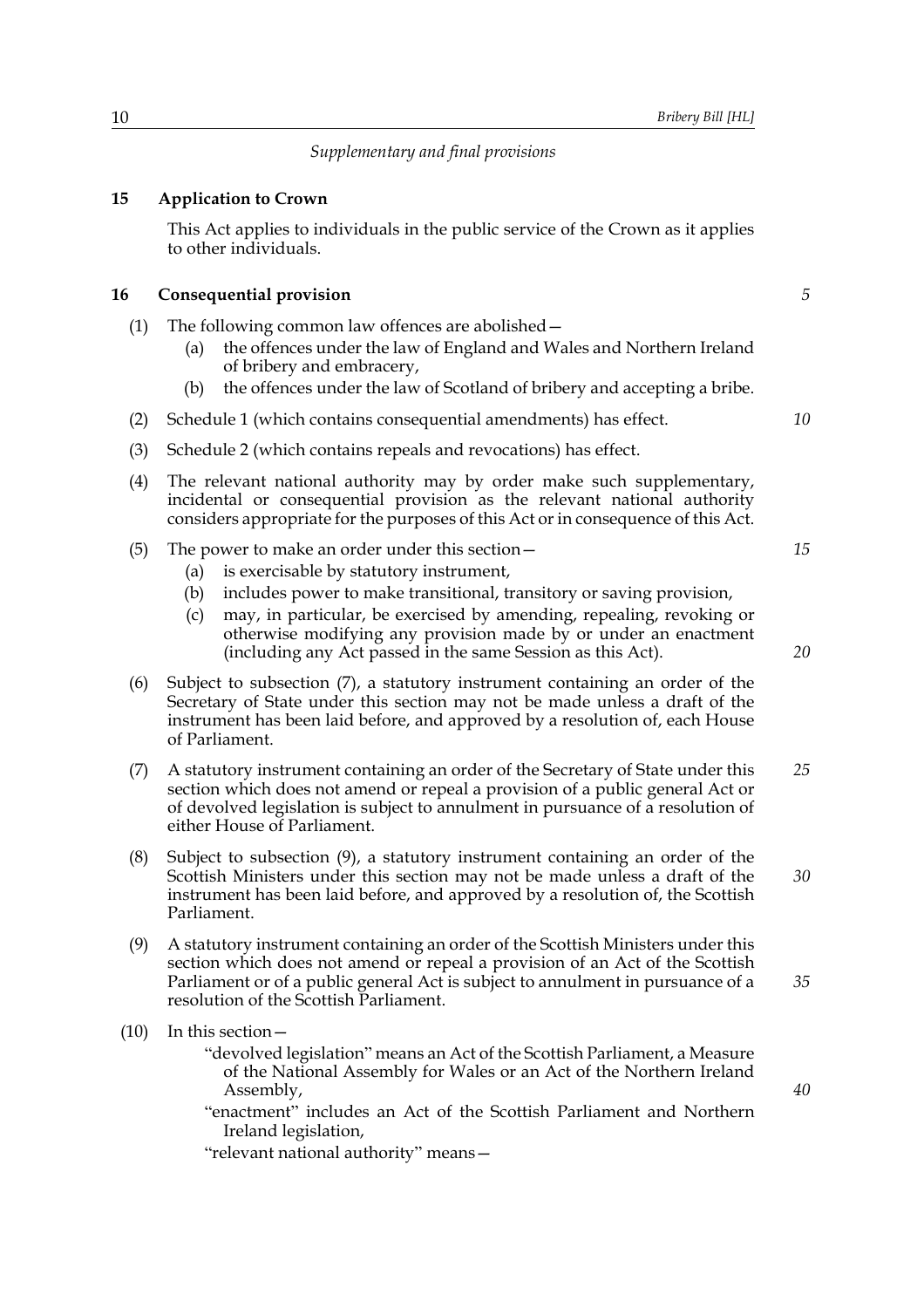- (a) in the case of provision which would be within the legislative competence of the Scottish Parliament if it were contained in an Act of that Parliament, the Scottish Ministers, and
- (b) in any other case, the Secretary of State.

## **17 Extent**

- (1) Subject as follows, this Act extends to England and Wales, Scotland and Northern Ireland.
- (2) Subject to subsections (3) to (5), any amendment, repeal or revocation made by Schedule 1 or 2 has the same extent as the provision amended, repealed or revoked.
- (3) The amendment of, and repeals in, the Armed Forces Act 2006 do not extend to the Channel Islands.
- (4) The amendments of the International Criminal Court Act 2001 extend to England and Wales and Northern Ireland only.
- (5) Subsection (2) does not apply to the repeal in the Civil Aviation Act 1982.

#### **18 Commencement and transitional provision etc.**

- (1) Subject to subsection (2), this Act comes into force on such day as the Secretary of State may by order made by statutory instrument appoint.
- (2) Sections 15, 16(4) to (10) and 17, this section (other than subsections (5) to (7)) and section 19 come into force on the day on which this Act is passed.
- (3) An order under subsection (1) may—
	- (a) appoint different days for different purposes,
	- (b) make such transitional, transitory or saving provision as the Secretary of State considers appropriate in connection with the coming into force of any provision of this Act.
- (4) The Secretary of State must consult the Scottish Ministers before making an order under this section in connection with any provision of this Act which would be within the legislative competence of the Scottish Parliament if it were contained in an Act of that Parliament.
- (5) This Act does not affect any liability, investigation, legal proceeding or penalty for or in respect of— *30*
	- (a) a common law offence mentioned in subsection (1) of section 16 which is committed wholly or partly before the coming into force of that subsection in relation to such an offence, or
	- (b) an offence under the Public Bodies Corrupt Practices Act 1889 or the Prevention of Corruption Act 1906 committed wholly or partly before the coming into force of the repeal of the Act by Schedule 2 to this Act. *35*
- (6) For the purposes of subsection (5) an offence is partly committed before a particular time if any act or omission which forms part of the offence takes place before that time.
- (7) Subsections (5) and (6) are without prejudice to section 16 of the Interpretation Act 1978 (general savings on repeal).

*5*

*10*

*15*

*20*

*25*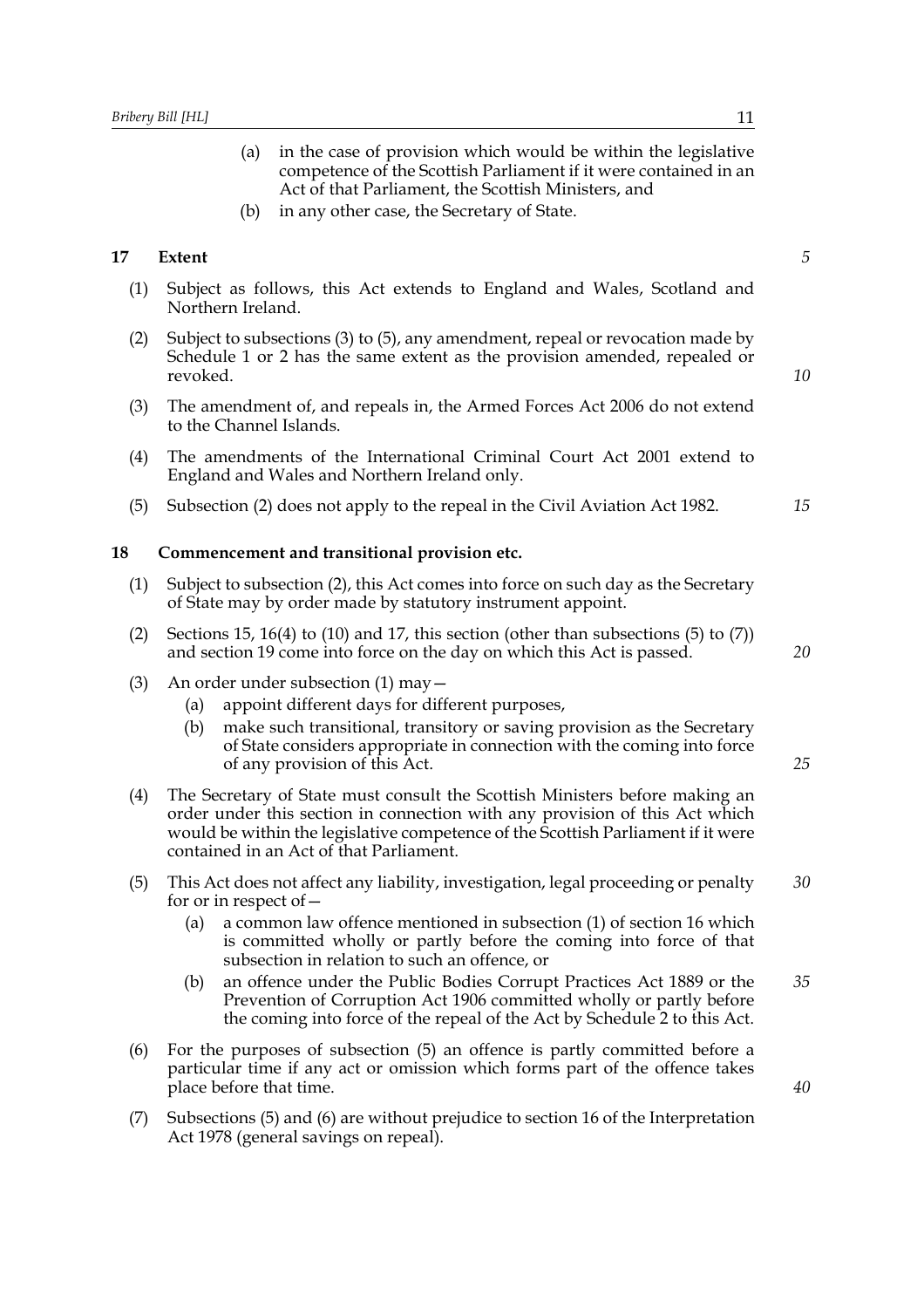# **19 Short title**

This Act may be cited as the Bribery Act 2010.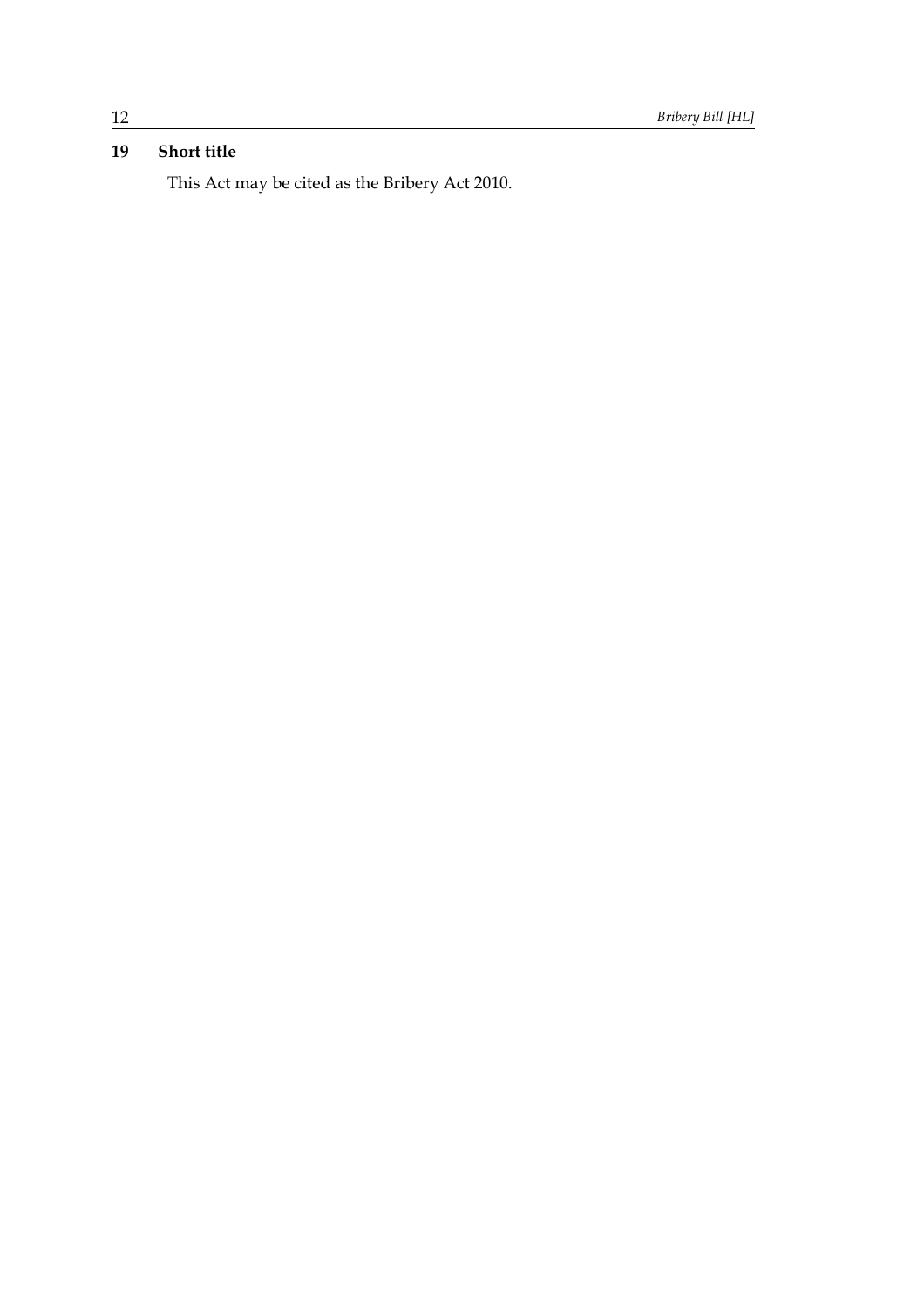# SCHEDULES

## SCHEDULE 1 Section 16(2)

# CONSEQUENTIAL AMENDMENTS

*Ministry of Defence Police Act 1987 (c. 4)*

1 In section 2(3)(ba) of the Ministry of Defence Police Act 1987 (jurisdiction of members of Ministry of Defence Police Force) for "Prevention of Corruption Acts 1889 to 1916" substitute "Bribery Act 2010". *5*

*Criminal Justice Act 1987 (c. 38)*

- 2 In section 2A of the Criminal Justice Act 1987 (Director of SFO's preinvestigation powers in relation to bribery and corruption: foreign officers etc.) for subsections (5) and (6) substitute— *10*
	- "(5) This section applies to any conduct—
		- (a) which, as a result of section 3(6) of the Bribery Act 2010, constitutes an offence under section 1 or 2 of that Act under the law of England and Wales or Northern Ireland, or
		- (b) which constitutes an offence under section 6 of that Act under the law of England and Wales or Northern Ireland."

*International Criminal Court Act 2001 (c. 17)*

- 3 The International Criminal Court Act 2001 is amended as follows.
- 4 In section 54(3) (offences in relation to the ICC: England and Wales)— *20*
	- (a) in paragraph (b) for "or" substitute ", an offence under the Bribery Act 2010 or (as the case may be) an offence", and
	- (b) in paragraph (c) after "common law" insert "or (as the case may be) under the Bribery Act 2010".
- 5 In section 61(3)(b) (offences in relation to the ICC: Northern Ireland) after "common law" insert "or (as the case may be) under the Bribery Act 2010". *25*

*International Criminal Court (Scotland) Act 2001 (asp 13)*

- 6 In section 4(2) of the International Criminal Court (Scotland) Act 2001 (offences in relation to the ICC)—
	- (a) in paragraph (b) after "common law" insert "or (as the case may be) under the Bribery Act 2010", and *30*
	- (b) in paragraph (c) for "section 1 of the Prevention of Corruption Act 1906 (c.34) or at common law" substitute "the Bribery Act 2010".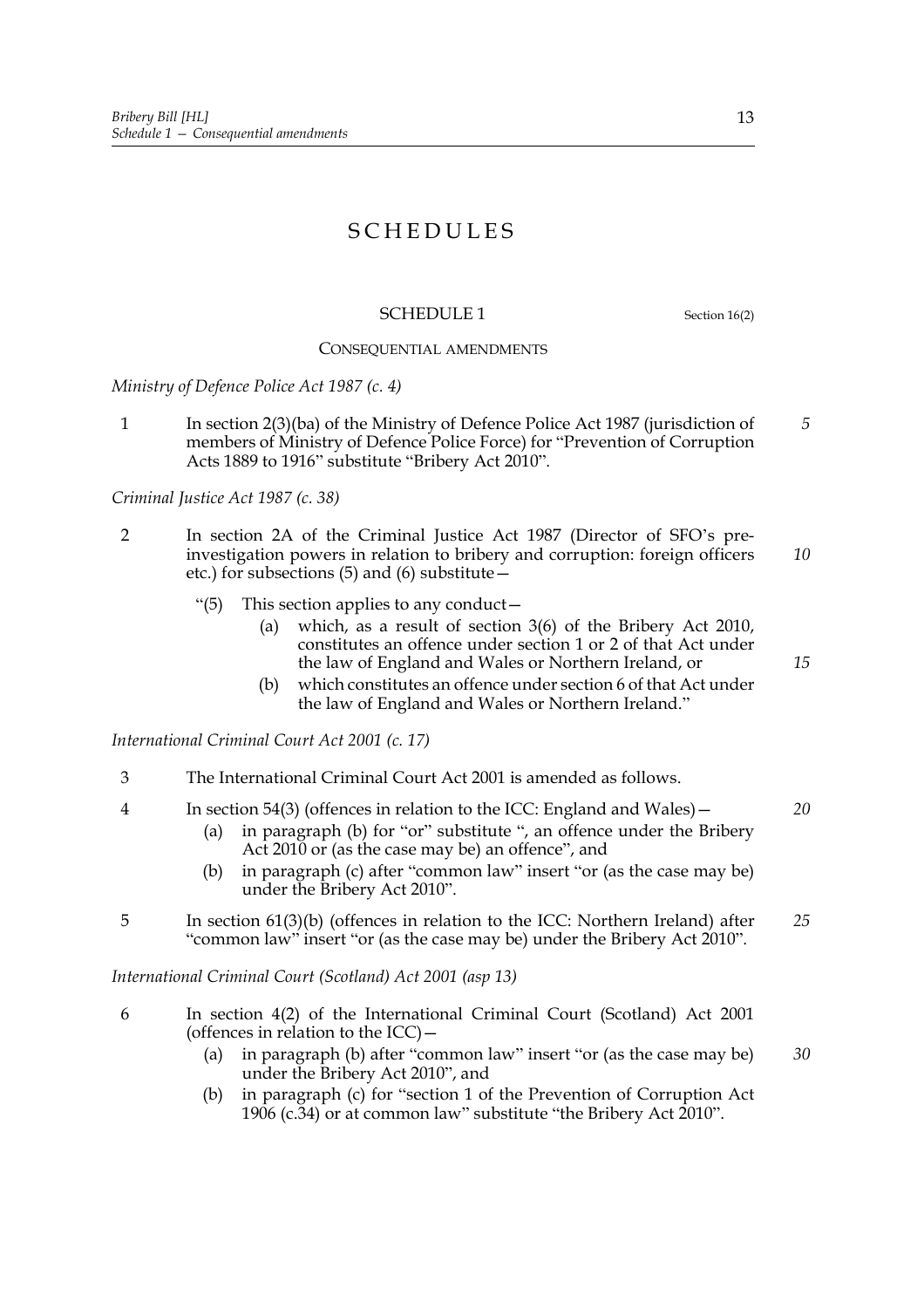*Serious Organised Crime and Police Act 2005 (c. 15)*

- 7 The Serious Organised Crime and Police Act 2005 is amended as follows.
- 8 In section 61(1) (offences in respect of which investigatory powers apply) for paragraph (h) substitute—
	- "(h) any offence under the Bribery Act 2010."
- 9 In section 76(3) (financial reporting orders: making) for paragraphs (d) to (f) substitute—
	- "(da) an offence under any of the following provisions of the Bribery Act 2010
		- section 1 (offences of bribing another person), section 2 (offences relating to being bribed), section 6 (bribery of foreign public officials),".
- 10 In section 77(3) (financial reporting orders: making in Scotland) after paragraph (b) insert—

"(c) an offence under section 1, 2 or 6 of the Bribery Act 2010." *15*

*Armed Forces Act 2006 (c. 52)*

- 11 In Schedule 2 to the Armed Forces Act 2006 (which lists serious offences the possible commission of which, if suspected, must be referred to a service police force), in paragraph 12, at the end insert—
	- "(aw) an offence under section 1, 2 or 6 of the Bribery Act 2010." *20*

*Serious Crime Act 2007 (c. 27)*

- 12 The Serious Crime Act 2007 is amended as follows.
- 13 (1) Section 53 of that Act (certain extra-territorial offences to be prosecuted only by, or with the consent of, the Attorney General or the Advocate General for Northern Ireland) is amended as follows. *25*
	- (2) The existing words in that section become the first subsection of the section.
	- (3) After that subsection insert—
		- "(2) Subsection (1) does not apply to an offence under this Part to which section 9 of the Bribery Act 2010 applies by virtue of section 54(1) and (2) below (encouraging or assisting bribery)." *30*
- 14 (1) Schedule 1 to that Act (list of serious offences) is amended as follows.
	- (2) For paragraph 9 and the heading before it (corruption and bribery: England and Wales) substitute—

*"Bribery*

- 9 An offence under any of the following provisions of the Bribery Act 2010—
	- (a) section 1 (offences of bribing another person);
	- (b) section 2 (offences relating to being bribed);
	- (c) section 6 (bribery of foreign public officials)."

*40*

*35*

*5*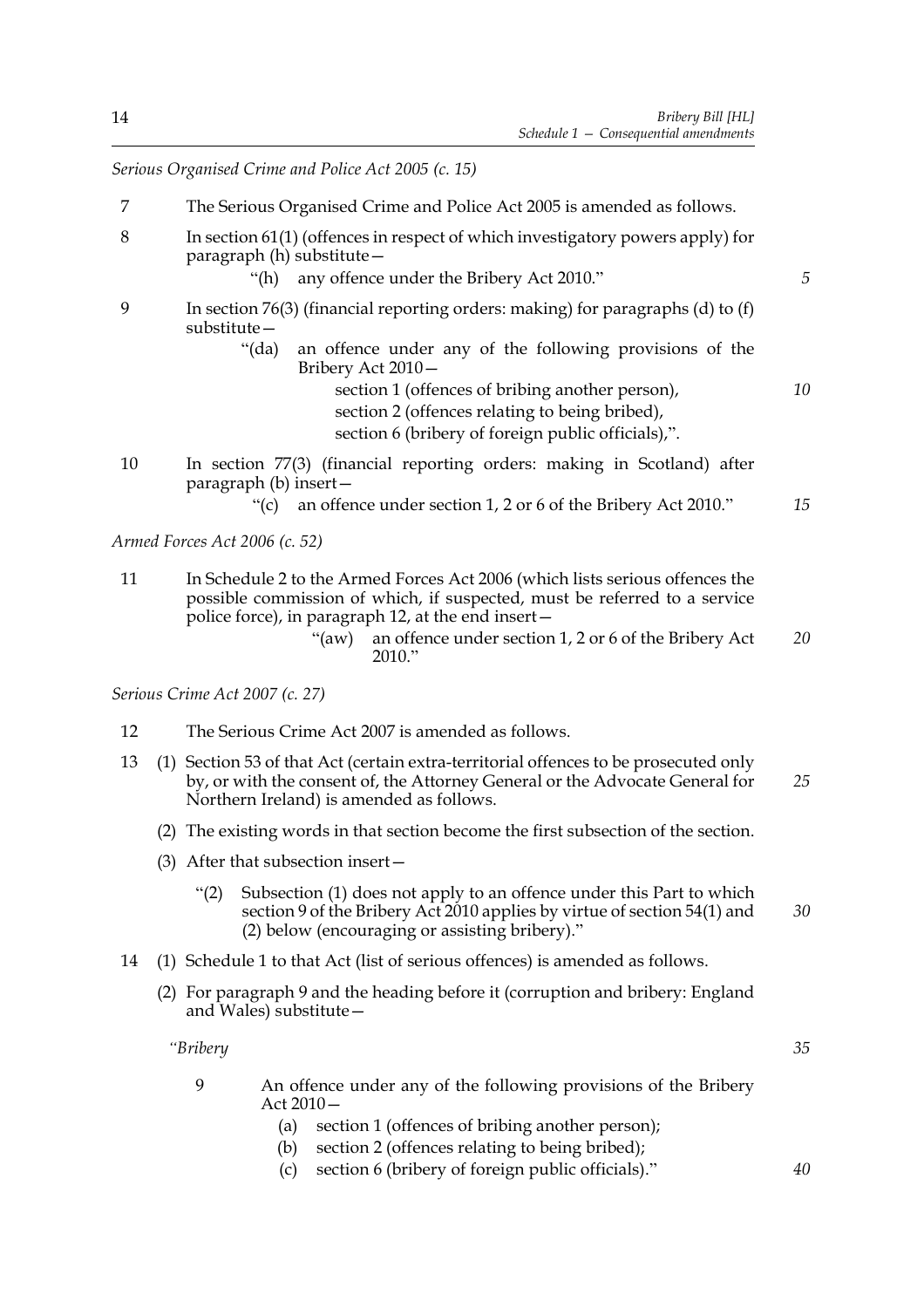(3) For paragraph 25 and the heading before it (corruption and bribery: Northern Ireland) substitute—

*"Bribery*

- 25 An offence under any of the following provisions of the Bribery Act 2010—
	- (a) section 1 (offences of bribing another person);
	- (b) section 2 (offences relating to being bribed);
	- (c) section 6 (bribery of foreign public officials)."

REPEALS AND REVOCATIONS

*Short title and chapter Extent of repeal or revocation*

| <b>Public Bodies Corrupt Practices</b><br>Act 1889 (c. 69)                                        | The whole Act.                                                                              |    |
|---------------------------------------------------------------------------------------------------|---------------------------------------------------------------------------------------------|----|
| Prevention of Corruption Act<br>1906 (c. 34)                                                      | The whole Act.                                                                              | 15 |
| Prevention of Corruption Act<br>1916 (c. $64$ )                                                   | The whole Act.                                                                              |    |
| Criminal Justice Act (Northern<br>Ireland) 1945 (c. 15 (N.I.))                                    | Section 22.                                                                                 |    |
| Electoral Law Act (Northern<br>Ireland) $1962$ (c. 14 (N.I.))                                     | Section 112(3).                                                                             | 20 |
| Increase of Fines Act (Northern)<br>Ireland) 1967 (c. 29 (N.I.))                                  | Section $1(8)(a)$ and $(b)$ .                                                               |    |
| Criminal Justice (Miscellaneous<br>Provisions) Act (Northern<br>Ireland) 1968 (c. 28 (N.I.))      | In Schedule 2, the entry in the table relating to<br>the Prevention of Corruption Act 1906. | 25 |
| Local<br>Government<br>Act<br>(Northern Ireland) 1972 (c. 9<br>(N.I.)                             | In Schedule 8, paragraphs 1 and 3.                                                          |    |
| Civil Aviation Act 1982 (c. 16)                                                                   | Section 19(1).                                                                              | 30 |
| Representation of the People<br>Act 1983 (c. 2)                                                   | In section $165(1)$ , paragraph (b) and the word<br>"or" immediately before it.             |    |
| Housing Associations Act 1985<br>(c. 69)                                                          | In Schedule 6, paragraph 1(2).                                                              |    |
| Criminal Justice Act 1988 (c. 33)                                                                 | Section 47.                                                                                 | 35 |
| Criminal Justice (Evidence etc.)<br>(Northern Ireland)<br>Order<br>1988 (S.I. 1988/1847 (N.I.17)) | Article 14.                                                                                 |    |
|                                                                                                   |                                                                                             |    |
| Enterprise and New Towns<br>(Scotland) Act 1990 (c. 35)                                           | In Schedule 1, paragraph 2.                                                                 | 40 |

*10*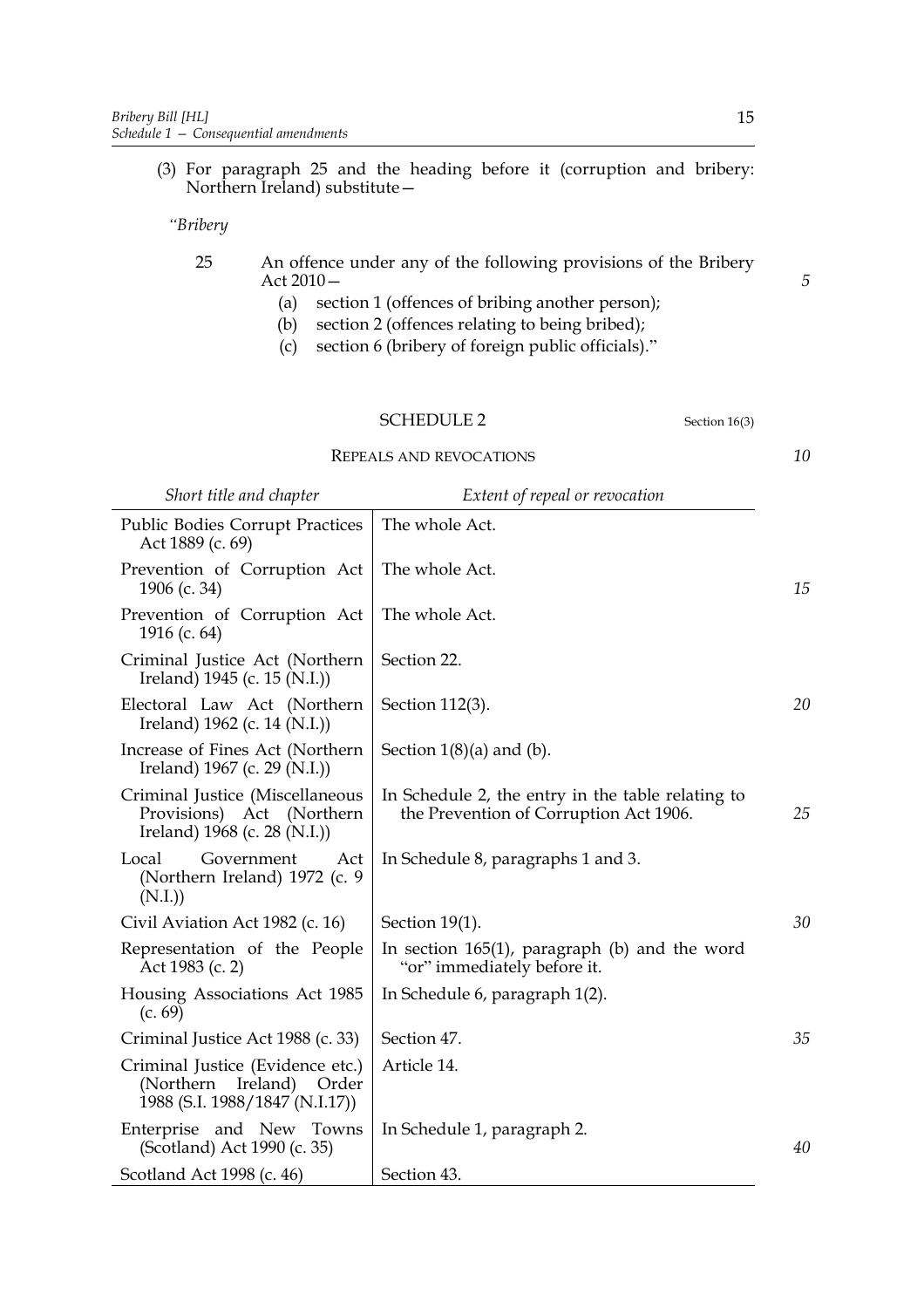| Short title and chapter                                                    | Extent of repeal or revocation                                              |                |
|----------------------------------------------------------------------------|-----------------------------------------------------------------------------|----------------|
| and<br>Anti-terrorism.<br>Crime<br>Security Act 2001 (c. 24)               | Sections 108 to 110.                                                        |                |
| Criminal Justice (Scotland) Act<br>$2003$ (asp 7)                          | Sections 68 and 69.                                                         | $\overline{5}$ |
| Government of Wales Act 2006<br>(c. 32)                                    | Section 44.                                                                 |                |
| Armed Forces Act 2006 (c. 52)                                              | In Schedule 2, paragraph $12(1)$ and $(m)$ .                                |                |
| Local Government and Public<br>Involvement in Health Act<br>$2007$ (c. 28) | Section $217(1)(a)$ .<br>Section $244(4)$ .<br>In Schedule 14, paragraph 1. | 10             |
| Housing and Regeneration Act<br>2008 (c. 17)                               | In Schedule 1, paragraph 16.                                                |                |